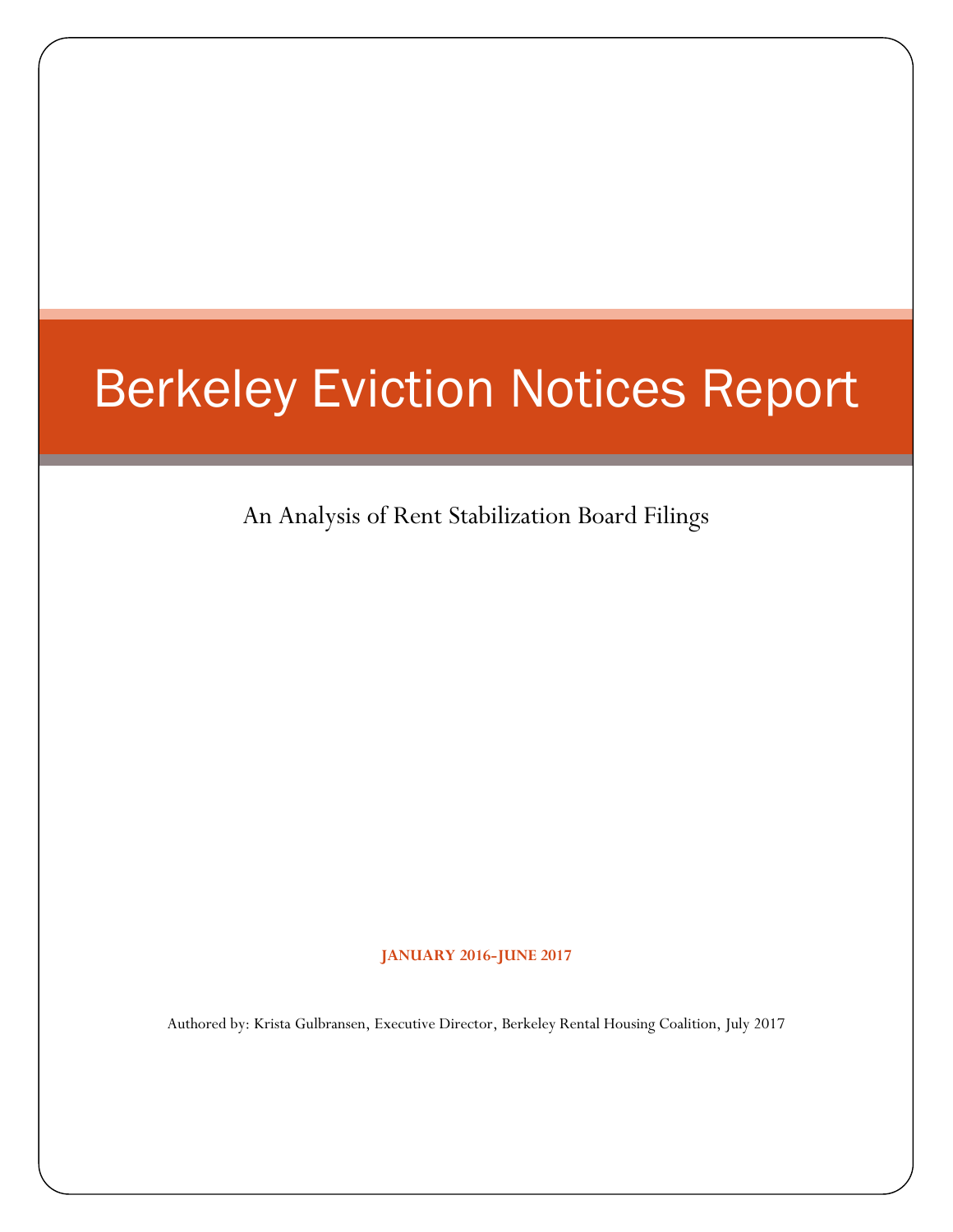# Berkeley Eviction Notices Report

An Analysis of Rent Stabilization Board Filings

## Introduction

In June 1980, Berkeley residents passed the City's comprehensive rent stabilization law known as the Rent Stabilization and Eviction for Good Cause Ordinance (B.M.C. Chapter 13.76). The Ordinance regulates rents in Berkeley, as well as outlines eleven reasons in which a tenant may be evicted from a rental unit. The Rent Stabilization Board and staff provide information and counseling to landlords and tenants, calculate and certify individual rent ceilings, conduct administrative hearings and issue decisions on landlord and tenant rent adjustment petitions, collect registration fees, and maintain a database of registered rental units. They are typically referred to as the "Rent Board."

The Berkeley Rental Housing Coalition was established in 2015 and is the policy and legal arm of the long-standing Berkeley Property Owners Association. The BRHC is a member-based organization for Berkeley's rental housing providers and provides a voice through political and legal actions on behalf of owners. The BRHC stays abreast of rental housing policy issues and where needed, provides insight into these issues from a rental housing provider perspective.

#### Background

The Berkeley Rent Stabilization Ordinance has required that rental housing providers submit copies of eviction notices to the Rent Board. While not all rental housing properties in Berkeley are required to follow the rent control portion of the ordinance, many units are required to abide by the Just Cause for Eviction protections. In cases where a tenant is covered by Just Cause for Eviction protections, the owner must provide one of eleven reasons for eviction in the notice of termination or notice to quit<sup>1</sup>, and must submit a copy of the notice to the Rent Board. Although the Rent Board does not regularly report or publicize notices of termination or notices to quit, the data is public data and

can be obtained by anyone who asks through a Public Records Request.

Berkeley Municipal Code Chapter 13.76.100.D states, "The landlord shall file with the board a copy of any notice of termination, notice to quit, or summons and complaint, within ten days after the tenant has been served with such notice or summons and complaint." In November 2016, Measure AA changed the ordinance to require that both notice of termination or notice to quit *and* summons and complaint must be filed with the Rent Board.

*"Landlords use illegal evictions to rid themselves of low-rent tenants."* 

*FALSE: Less than 2% of all notices filed resulted in a turnover of tenancy in units with rents less than \$1,000 per month.*

A lawful (or "just cause") eviction is a multi-step process and must start with what is typically known as a "3-day notice." Three-day notices provide for the landlord to name the reason for possible eviction, and gives the tenant three days in which to correct the violation. The most common notice in this form is a "3-day Notice to Pay or Quit" (aka "3-day Notice to Quit or Correct.") These notices are issued when a tenant has not paid the rent by the day

<sup>1</sup> The Rent Board does not make a distinction between a notice to quit or a notice of termination.

Berkeley Rental Housing Coalition, 2041 Bancroft Way, Suite 203, Berkeley, CA 94704 | [www.thebrhc.org](http://www.thebrhc.org/) | krista@bpoa.org

 $\overline{a}$ 

 $\mathbf{1}$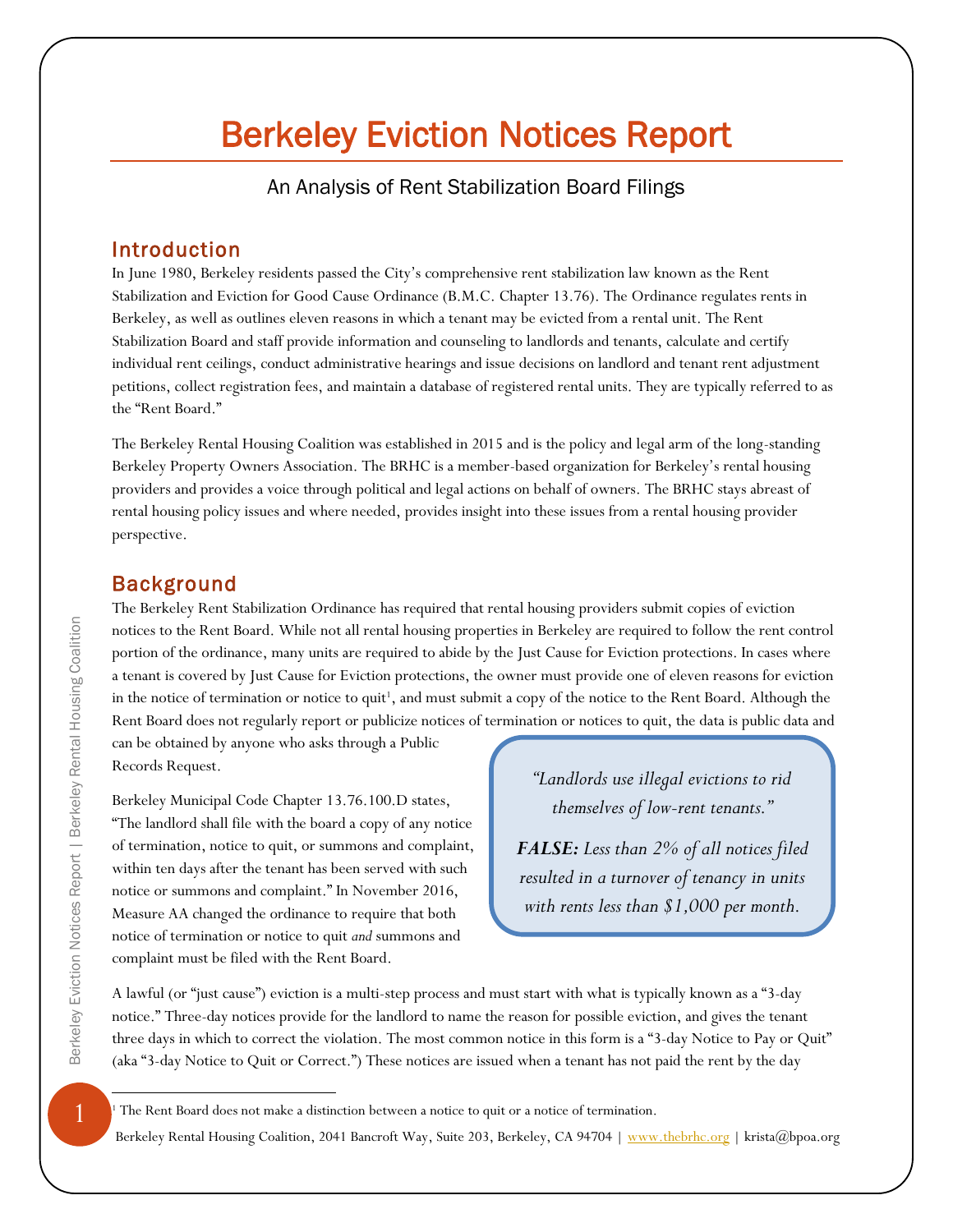$\overline{2}$ 

dictated in the lease agreement. Other notices to "quit or correct" can include material breaches of the lease. In a notice to pay or quit, if a tenant pays the rent in full before the three days are up, they are considered to have corrected and cannot be evicted from the unit. There is no method in which the owner can rescind or strike the notice on file at the Rent Board if the tenant has corrected the violation, and so these notices remain on file for the unit.

#### Scope of Work

 $\overline{a}$ 

The Berkeley Rent Stabilization Board, staff, elected officials, Housing Advisory Commissioners and other tenant representatives regularly claim an increase in illegal evictions with no evidence to support their claims. Elected officials attest to "a growing displacement crisis caused by the rapidly increasing cost of housing in Berkeley"<sup>2</sup> and that "the unprecedented rental housing crisis has resulted in increased displacement and eviction of low-income residents in Berkeley."<sup>3</sup>

Rent Board staff claims to have "seen a marked increase in the rate of pretextual evictions and constructive evictions…"<sup>4</sup> and reason that the Costa-Hawkins Rental Housing Act of 1995 gave Berkeley landlords the "incentive to pursue pretextual evictions of tenants with below market rents."<sup>5</sup>

Rent Board Commissioners make public comment about an increase in evictions. Rent Board Chairman John Selawsky says, "There's been an uptick in evictions, and certainly the hot housing market is a factor."<sup>6</sup> At times they are forced to admit the situation may be otherwise, as did Commissioner Leah Simon-Weisberg when she stated that she "doesn't believe such fraudulent owner move-in evictions are a pervasive problem in Berkeley. Most owners of single-family homes typically do occupy properties after they have evicted tenants, and buyers of duplexes are likely to want to live in one of those units."<sup>7</sup>

None of these statements or memos have been presented with, or backed up by data that shows the claimed increase. The city's two local publications (*Berkeleyside* and *The Daily Californian*) regularly fail to report on data to support the claims made.

In reality, the only evictions that the Rent Board regularly tracks and are required to report on are Owner Move In evictions, also known as "no fault" evictions. In November 2000, Berkeley voters adopted Measure Y which placed restrictions and conditions on owner and/or owner relative occupancy evictions. Measure Y requires that "at least twice annually, Rent Board staff shall report to the Rent Board regarding the occupancy status of units' possession of which has been recovered pursuant to this subsection within the prior 36 months."<sup>8</sup> The Staff typically does not provide formal analysis of this data although they have a process in which they follow up on Owner Move In eviction notices and units to determine whether an owner or owner relative has moved in.

<sup>&</sup>lt;sup>2</sup> [Resolution to Request Funding of Legal Service Providers by City Council](https://www.cityofberkeley.info/uploadedFiles/Rent_Stabilization_Board/Level_3_-_General/4.d.pdf) memo, Rent Stabilization Board meeting of June 20, 2016; authors Rent Stabilization Board Budget/Personnel Committee

<sup>&</sup>lt;sup>3</sup> [Authorizing Transfer of Funds to Rent Board for Eviction Defense Contracts](https://www.cityofberkeley.info/Clerk/City_Council/2017/05_May/Documents/5-16-2017_Item_25_Anti-Displacement_Public_Advocate.aspx) memo; City of Berkeley, City Council Meeting of July 25, 2017; authors: Mayor Arreguin, Councilmembers Hahn, Davila and Harrison

<sup>4</sup> [Resolution to Request Funding of Legal Service Providers by City Council](https://www.cityofberkeley.info/uploadedFiles/Rent_Stabilization_Board/Level_3_-_General/4.d.pdf) memo, Rent Stabilization Board meeting of June 20, 2016; authors Rent Stabilization Board Budget/Personnel Committee

<sup>&</sup>lt;sup>5</sup> [Authorizing Transfer of Funds to Rent Board](https://www.cityofberkeley.info/Clerk/City_Council/2017/05_May/Documents/5-16-2017_Item_25_Anti-Displacement_Public_Advocate.aspx) for Eviction Defense Contracts memo; City of Berkeley, City Council Meeting of July 25, 2017; authors: Mayor Arreguin, Councilmembers Hahn, Davila and Harrison

<sup>6</sup> Emerson, Jim. ["Berkeley Sees an Increase in Owner Move in Evictions by Landlords."](http://www.berkeleyside.com/2017/05/25/berkeley-sees-increase-owner-move-evictions-landlords/) *Berkeleyside.com*, May 25, 2017.

<sup>7</sup> Emerson, Jim. ["Berkeley Sees an Increase in Owner Move in Evictions by Landlords."](http://www.berkeleyside.com/2017/05/25/berkeley-sees-increase-owner-move-evictions-landlords/) *Berkeleyside.com*, May 25, 2017.

<sup>8</sup> Rent Stabilization and Eviction for Good Cause Ordinance, B.M.C. Chapter 13.76.130.9(r)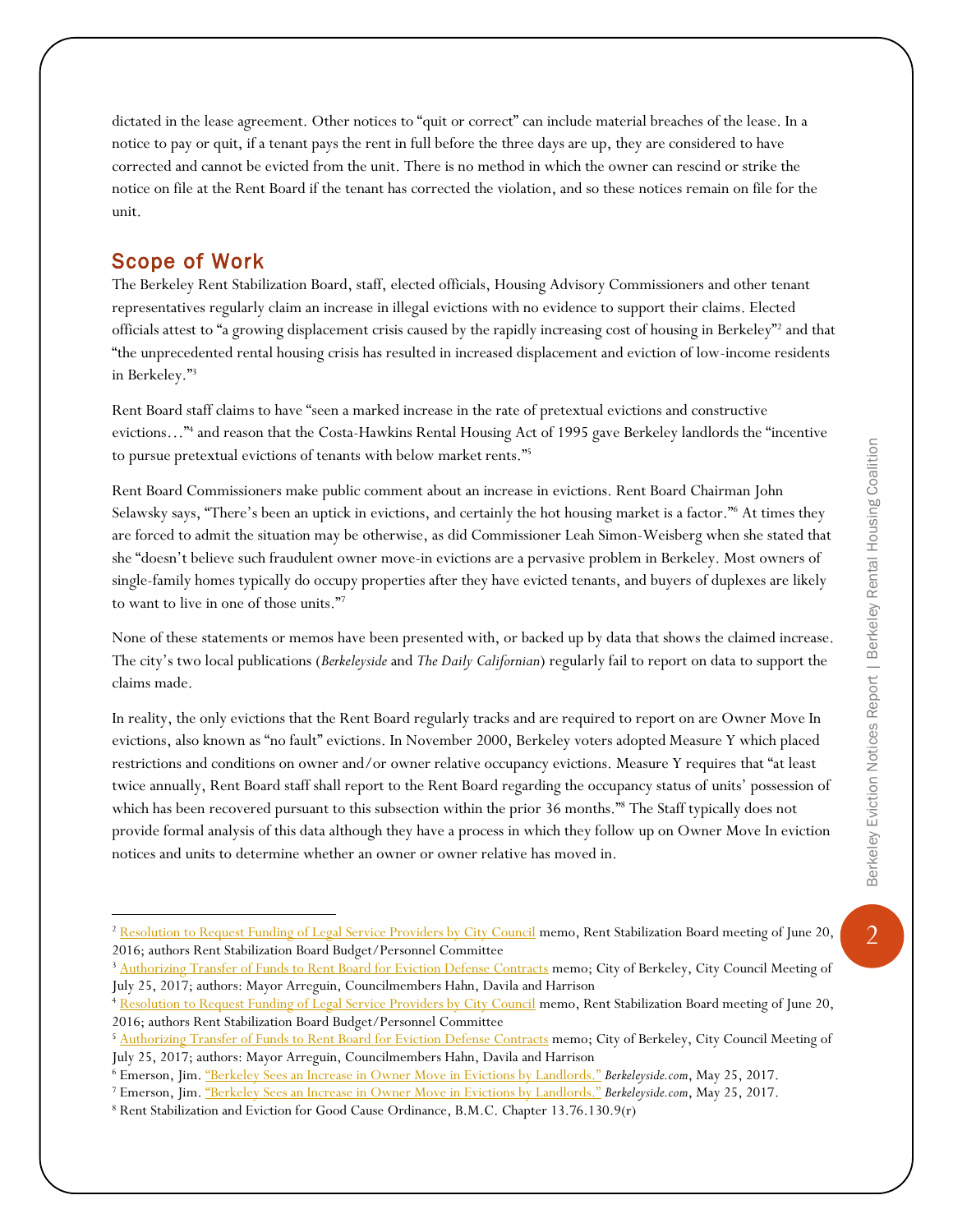While other neighboring jurisdictions seek and put forth efforts to follow up on the outcome of notices to correct or quit, the Berkeley Rent Board does not. Although they do not actively apply theory or speculation on data collected, their non-participation in providing expert opinion points toward a passive "acceptance" of claims that illegal evictions are on the rise.

# **Objectives**

The Berkeley Rental Housing Coalition sought to determine whether data collected and provided by the Berkeley Rent Stabilization Board staff showed an increase in unlawful or "no cause" evictions.

# Collection & Analysis Methodology

#### **Data Collected**

Any notice filed with the report from the period of August 1, 2014 through June 13, 2017 was collected through a Public Records Request. All notices dated January 1, 2016 through June 13, 2017 were isolated and examined. Duplicate records were removed.

#### **Data Labels**

"Duplicates": Where street number, street name, unit number and date of notice filed were replicas.

"Exempt": Units that are exempt from the rent ceiling portion of the Rent Stabilization and Just Cause for Eviction Ordinance. They include non-profit housing, homeless facilities, co-ops, University-owned housing, Owner Occupied units, new construction (units built after February 1, 1995) and Single-Family Residences. When a unit is exempt from rent control, the owner is not required to register with the Rent Board and the Rent Board does not have the ability to monitor the property's rent levels. However, the unit is still subject to the Just Cause for Eviction part of the ordinance and must adhere to the rules for submitting copies of eviction notices.

#### **Methodology**

All records were matched against the Rent Board's "My Rent Ceiling" database<sup>9</sup> to determine unit status, tenancy start date and rent ceiling at the time of the search.<sup>10</sup> Once unit status was determined, all duplicate and exempt records were removed from the data set. Remaining data was examined for assessment of outcome of the notice received by the tenant.

Where a tenancy date had started *after* the last notice of termination or notice to quit was filed, it was assumed that the tenant likely vacated the unit<sup>11</sup>. Vacated units can be the result of a variety of actions on the part of the rental housing provider and/or tenant, and can include agreement between tenant and property owner for owner's possession of unit (many times done in court and known as a "settlement agreement"), judgement by a court of law in which the tenant must vacate the unit (typically known as a "lawful eviction" or "eviction with cause") or buyout of a

Berkeley Eviction Notices Report | Berkeley Rental Housing Coalition

 $\overline{a}$ 

Berkeley Rental Housing Coalition, 2041 Bancroft Way, Suite 203, Berkeley, CA 94704 | [www.thebrhc.org](http://www.thebrhc.org/) | krista@bpoa.org

 $9$  The "My Rent Ceiling" database is a public records database maintained and published by the Rent Board at [www.cityofberkeley.info/rent.](http://www.cityofberkeley.info/rent) It contains unit address, unit status, tenancy start date, rent celling, housing services and occupancy level.

<sup>&</sup>lt;sup>10</sup> The database was searched during the timeframe of July 1-July 31, 2017 and is considered "real time" data, direct from the Rent Board's database.

<sup>11</sup> Example: 123 Main Street, Unit A, last notice filed August 15, 2016. Tenancy start date of October 17, 2016. Rent Ceilings in this category are often whole numbers such as \$1,795, a reflection of a more recent tenancy.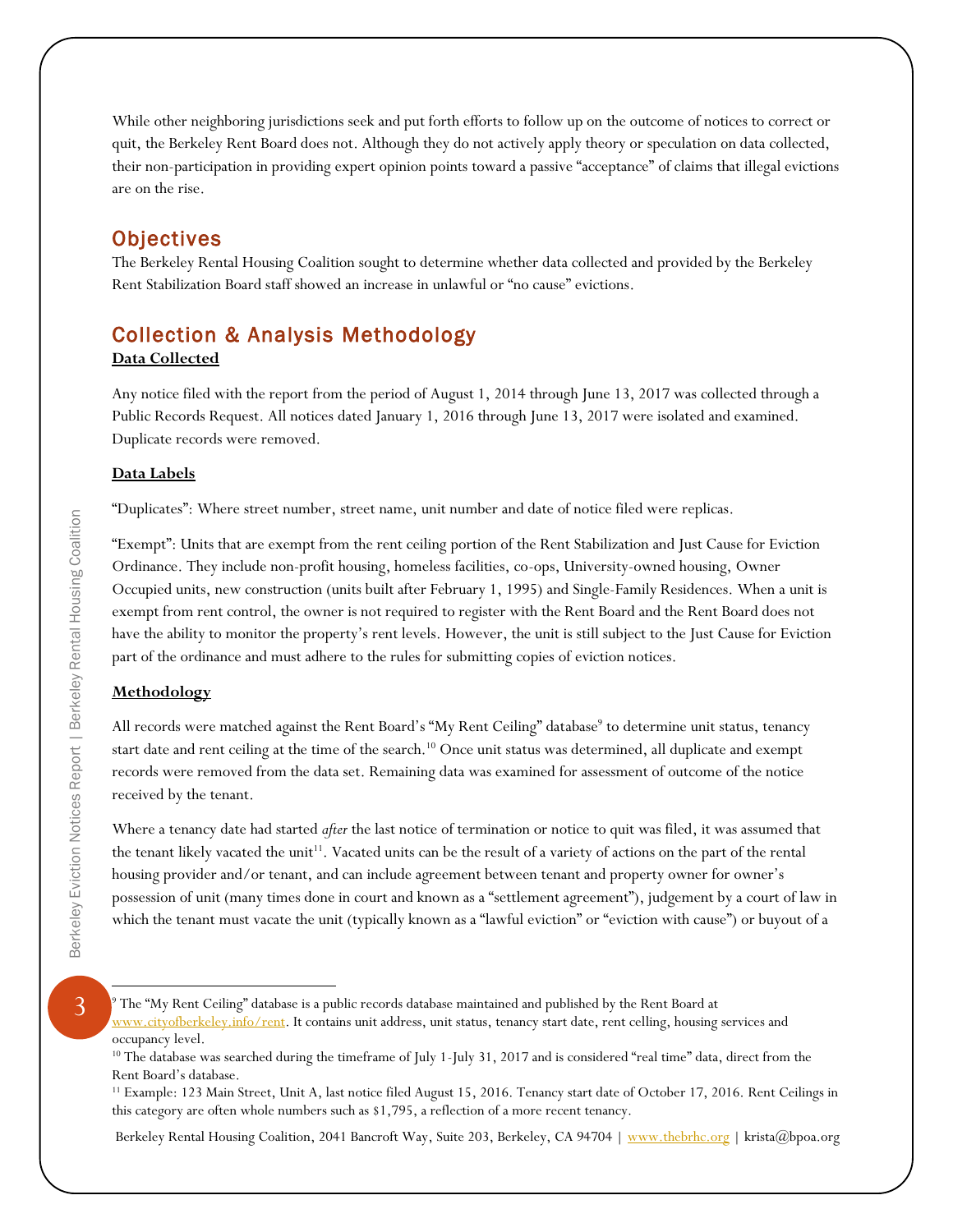tenancy by the owner (typically known as a "tenant buyout" or "cash for keys"). The Rent Board does not research or follow through on notices to determine outcome.

Where the last notice filed was dated March 1, 2017 or later, it was deemed to potentially be an "in process" notice, one in which final determination of outcome could not be made. 12

Any record in which the last notice received was a date *prior to* the tenancy start date, it was assumed that the tenant likely corrected the notice.<sup>13</sup> Corrections usually are a result of the tenant paying their rent upon receipt of notice, therefore "correcting" the notice. Once corrected, the notice is null and void and the tenancy continues.

Each notice filed was examined, and information gathered from the "My Rent Ceiling" database to make determination as to potential outcome of the notice.

## **Results**



#### **Highlights of Results**

 $\overline{a}$ 

 **Eviction notices filed for January through May 2017 are down 46% since 2015**. During that time, 155<sup>14</sup> notices were filed with the Rent Board, in comparison to 287 notices for the same timeframe in 2015, and 263 notices in 2016.

 $\Rightarrow$  For all notices filed from January 2016 to June 2017, 16% were attributed to affordable housing units.

 $\overline{4}$ 

<sup>&</sup>lt;sup>12</sup> Notices can result in the filing of an unlawful detainer and subsequently a court process. Unlawful detainers and court judgements can take many months to come to conclusion.

<sup>&</sup>lt;sup>13</sup> Example: 123 Main Street, Unit A, last notice filed August 15, 2016. Tenancy start date of June 27, 2007. Rent Ceilings in this category are often odd numbers such as \$820.02, a reflection of the annual allowable rent increase under rent control.

<sup>&</sup>lt;sup>14</sup> Indicates a particular street address and unit number. Does not account for multiple notices served on the same unit.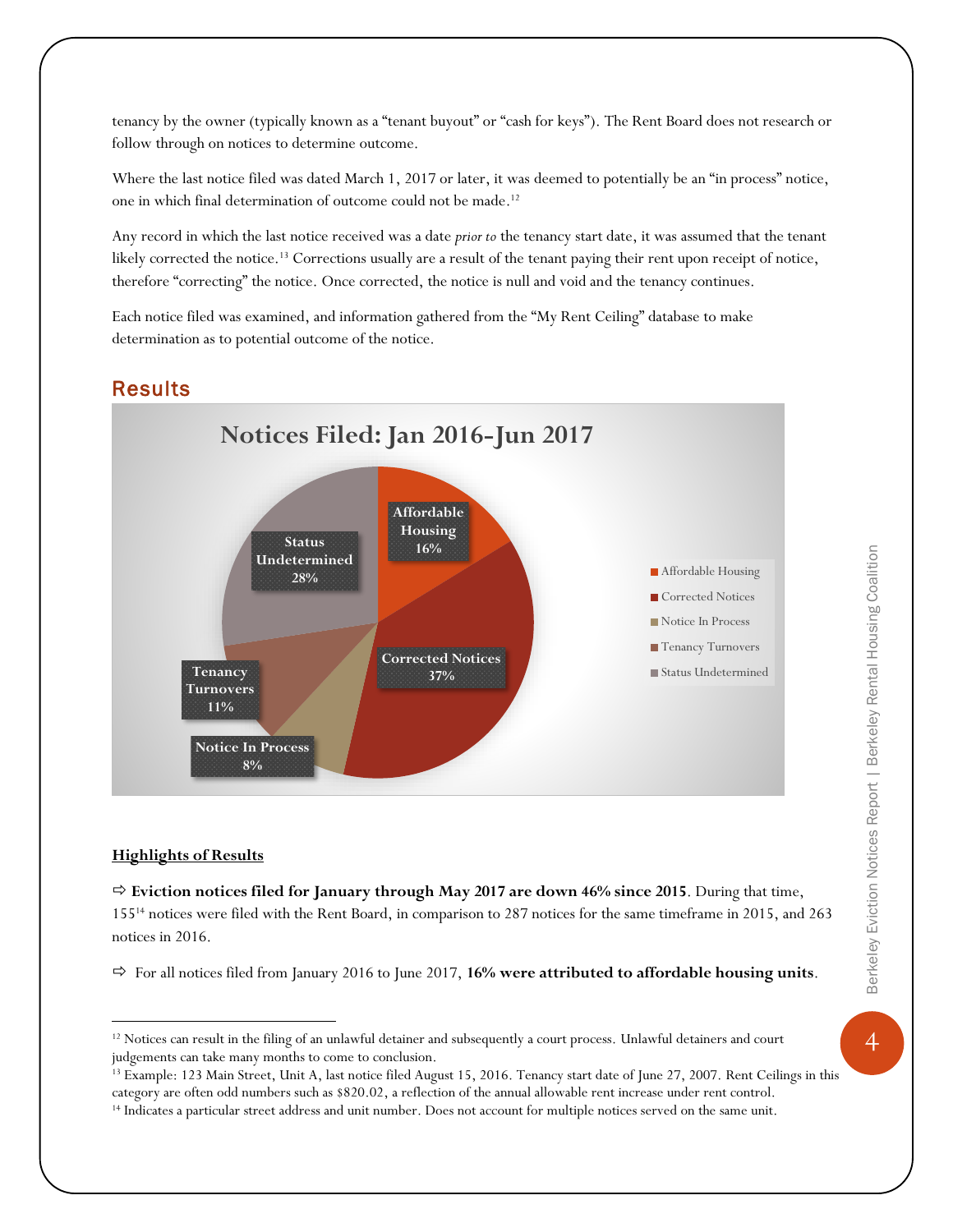**Less than a quarter of all notices** filed with the Rent Board **were for units with rents less than \$1,000 per month.**

Just **11% of notices filed** from January 2016 to June 2017 **indicated a potential tenancy turnover**.

**All Results Examined: January 1, 2016 through June 13, 2017**

- 1,151 total notices were filed, where street number, street name, unit number (where applicable) and date of notice filed was provided.
- 50% of the units listed had more than one notice filed during the time examined. Where multiple notices were given to any one unit, it indicated a likely pattern in behavior of nonpayment of rent. Rental housing providers will issue 3-day notices to pay or quit to preserve their right to pursue an unlawful detainer if the notice is not corrected.
- 37% of notices filed were likely corrected by the tenant and the tenancy continued.
- 28% lacked proper information provided by the Rent Board (e.g. not found in "My Rent Ceiling" database, did not indicate unit number where unit was clearly part of a multi-unit building, or did not record a tenancy start date).
- 16% of the all the notices filed were filed for affordable housing units such as co-ops, non-profits and homeless housing.
- 11% indicated a potential tenancy turnover where a new tenancy began.
- 8% of notices were filed as of March 1, 2017 or later, indicating outcome is likely still in process.
- Fewer than 0.05% of total units tracked by the Rent Board had notices filed during the period examined.

*Eviction notices filed January through May of 2017 were down 46% from the same period in 2015.* 

Less than a quarter of all notices filed with the Rent Board were for units with rents less than \$1,000 per month (104 notices). Just 8% of those notices resulted in a turnover of tenancy.

It is widely recognized that not all notices of termination and notices to quit are properly filed with the Rent Board. Although the Rent Stabilization and Just Cause for Eviction

Ordinance requires that owners file notices with the Rent Board, not all owners who deliver notices to tenants will file a copy with the Rent Board. However, many times a position for defense for a tenant (especially when they are represented by one of the eviction defense centers funded by the Rent Board) is a failure of the owner to properly file notice with the Rent Board. Without proper filing of the notice, the eviction notice and unlawful detainer can be deemed invalid and eviction does not transpire. Therefore, it is in the best interest of the rental housing provider to provide a copy of the notice to the Rent Board.

In addition, eviction defense lawyers for tenants will often negotiate with rental housing providers to mask final outcomes in which the tenant is evicted or agrees to vacate the property. This makes it difficult to properly track all eviction notices that turn into unlawful detainers and judgements by the courts.

The Berkeley Rental Housing randomly selected 20 eviction filing notices in 2016 and contacted owners to try to determine the outcome of the notice. In 16 of the cases, the notice was for nonpayment of rent and the tenant eventually corrected or agreed to vacate the unit because they knew they couldn't pay. Two cases were for nonpayment of rent in which the tenant did not correct and tried to remain in the unit, but ultimately the tenant agreed to vacate the property (typically after 30-60 days of free rent from the landlord while the tenant secured a new

Berkeley Rental Housing Coalition, 2041 Bancroft Way, Suite 203, Berkeley, CA 94704 | [www.thebrhc.org](http://www.thebrhc.org/) | krista@bpoa.org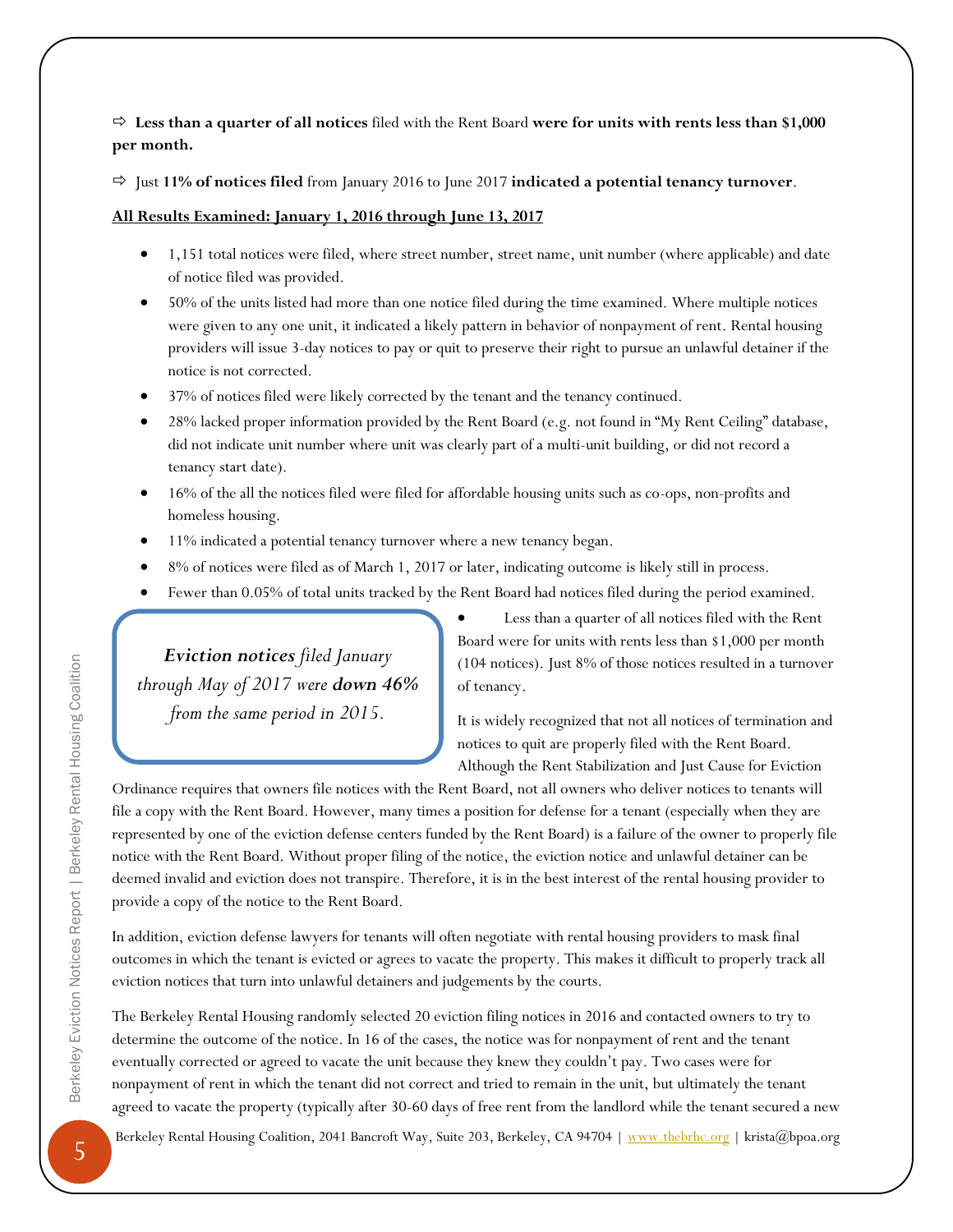place to live.) In one case, the tenant was hoarding and the judge ruled in favor of the tenant remaining in the unit despite the hoarding. In another case, a tenant received a notice for violating terms of the lease by renting a portion of the unit through Airbnb. The tenant initially sought to fight the eviction, but ultimately agreed to vacate the unit after negotiating to receive 30 days' free rent.

# Myths & Evidence

Data collected by the Berkeley Rent Stabilization Board for notices of filings does not clearly indicate a significant increase in unlawful or "no fault" evictions. With notices down 46% from 2015, there is no pattern of increase in notices filed that would indicate an eviction and displacement crisis in Berkeley. Notices received in an 18-month period represented less than .05% of total units tracked by the Rent Board.

**Myth #1:** Evictions are rampant in low rent units. Landlords use unlawful evictions to rid themselves of tenants with low rents so that they may raise the rent to market.

**Evidence:** Less than a quarter of all notices filed with the Rent Board given were for units with rents less than \$1,000 per month (104 notices). Just 8% of those notices resulted in a turnover of tenancy.

**Myth #2:** Only big landlords who are trying to make as much money as possible use eviction notices to try to get tenants to evict.

**Evidence:** 16% of all notices filed with the Rent Board were filed by providers of affordable housing. Three-day notices are a standard tool used by rental housing providers to manage their business and tenancies, as well as to preserve the right to evict if the notice is not corrected.

**Myth #3:** Most of the notices being served to tenants are an attempt to get the tenant to vacate so that the landlord can raise the rent to market.

**Evidence:** Data shows that just 11% of notices filed indicated a possible turnover of tenancy where the old tenancy ended and a new tenancy began. But without talking to either owner or tenant about the notice, it is unknown whether the tenancy turnover was due to a "just cause" or "no cause" eviction. "Just Cause" evictions are the landlord's right to evict should the tenant break the terms of the lease.

**Myth #4:** Many of the eviction notices require an eviction lawyer's expertise, and the tenant must take the landlord to court.

**Evidence:** Most notices in which the tenant does not correct on their own, will wind up in settlement between landlord and tenant. There are multiple times during the process in which both parties are offered the opportunity to settle without going to court (e.g. mediation, settlement conference, etc.)

# **Conclusion**

Responsible housing policy decisions should be made using appropriate data and analysis. Berkeley's increased reliance on anecdotal information as a compass for policy decisions has led to a "one-size-fits-all" policy approach that inappropriately punishes housing providers that are following the law. Berkeley is well-known for having some of the strictest rent control regulations for rental housing across the U.S. and the ordinance was put into place to "provide tenants with an increased protection against unwarranted evictions." With no hard evidence found that the majority of eviction notices filed with the rent board are illegal, tenant proponents and elected officials should have faith in the regulations they created to help lessen the likelihood that rental housing providers will unlawfully, or without cause,